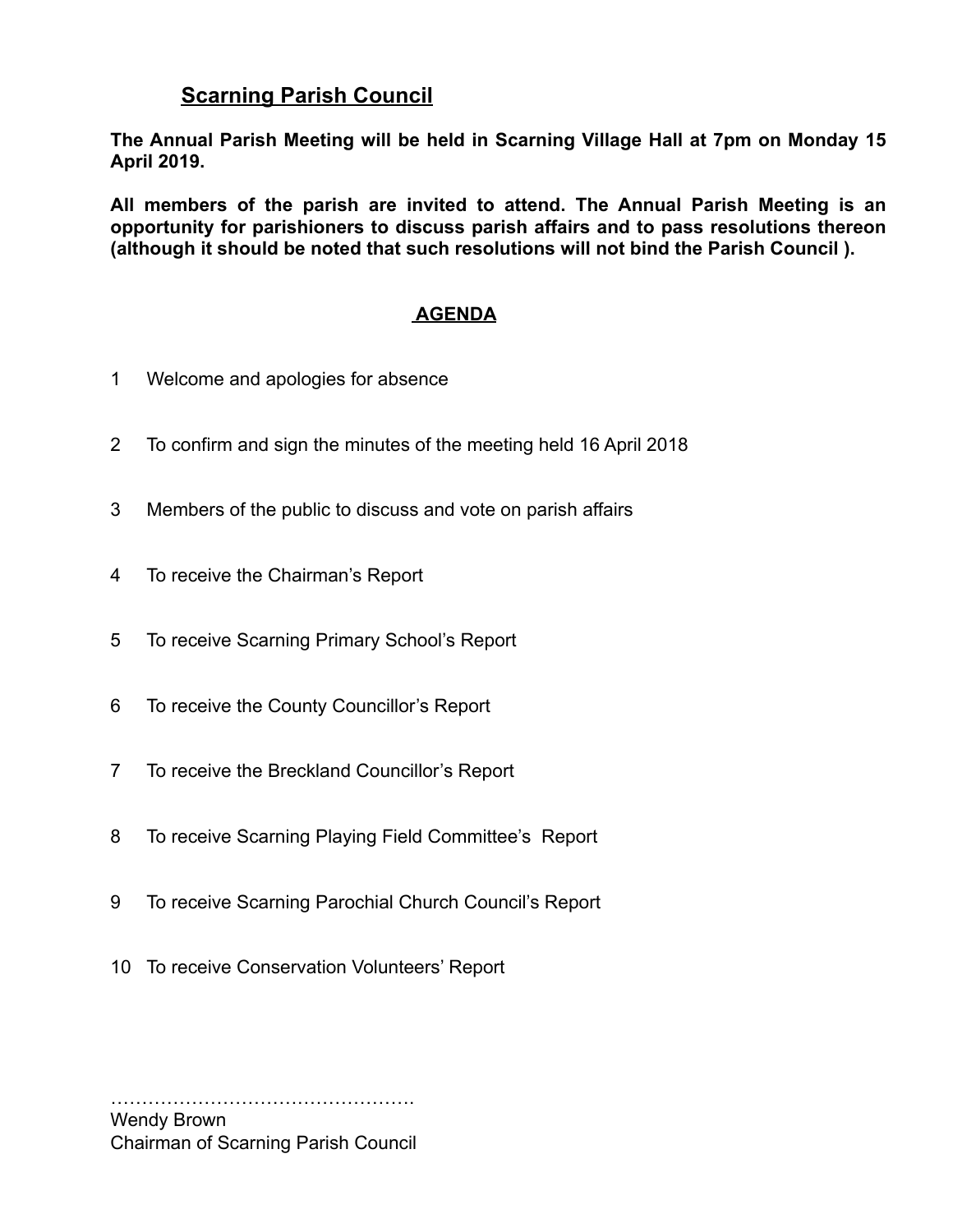#### **Minutes of the Annual Parish Meeting for Scarning held in the Village Hall on 15 April 2019**

Present: W Brown (Chairman), T Abel, F Bradford, C Farnham, S Faulkner, P Page, P Page, M Steward. Mr W Richmond (Norfolk County Councillor) Mrs L Turner (Breckland Councillor) Mr P Hewett (Breckland Councillor). In attendance Mr N Hartley. Fourteen members of the public

#### 1. Welcome

Mrs Brown welcomed everyone to the meeting. Apologies were received from Cllr Magrath.

#### 2. Minutes

The minutes of the Annual Parish Meeting held on April 16, 2018 were confirmed and signed.

#### 3. Parish Affairs

None.

#### 4. Chairman's Report

Mrs Brown delivered her report, a copy of which is filed with the minutes.

#### 5. Scarning Primary School Report

Mr King delivered his report, a copy of which is filed with the minutes.

#### 6. County Councillor's Report

Mr Richmond delivered his report, a copy of which is filed with the minutes.

#### 7. District Councillor's Report

Mr Hewett delivered his and Mrs Turner's report, a copy of which is filed with the minutes.

#### 8. Scarning Playing Field Committee Report

Mr Steward has been Chairman of the Playing Field Committee for fifty one years. In a short speech, Mr Steward thanked all those who had helped him over those many years. He noted that when he took over as Chairman in 1968, the Playing Field was self- funded from events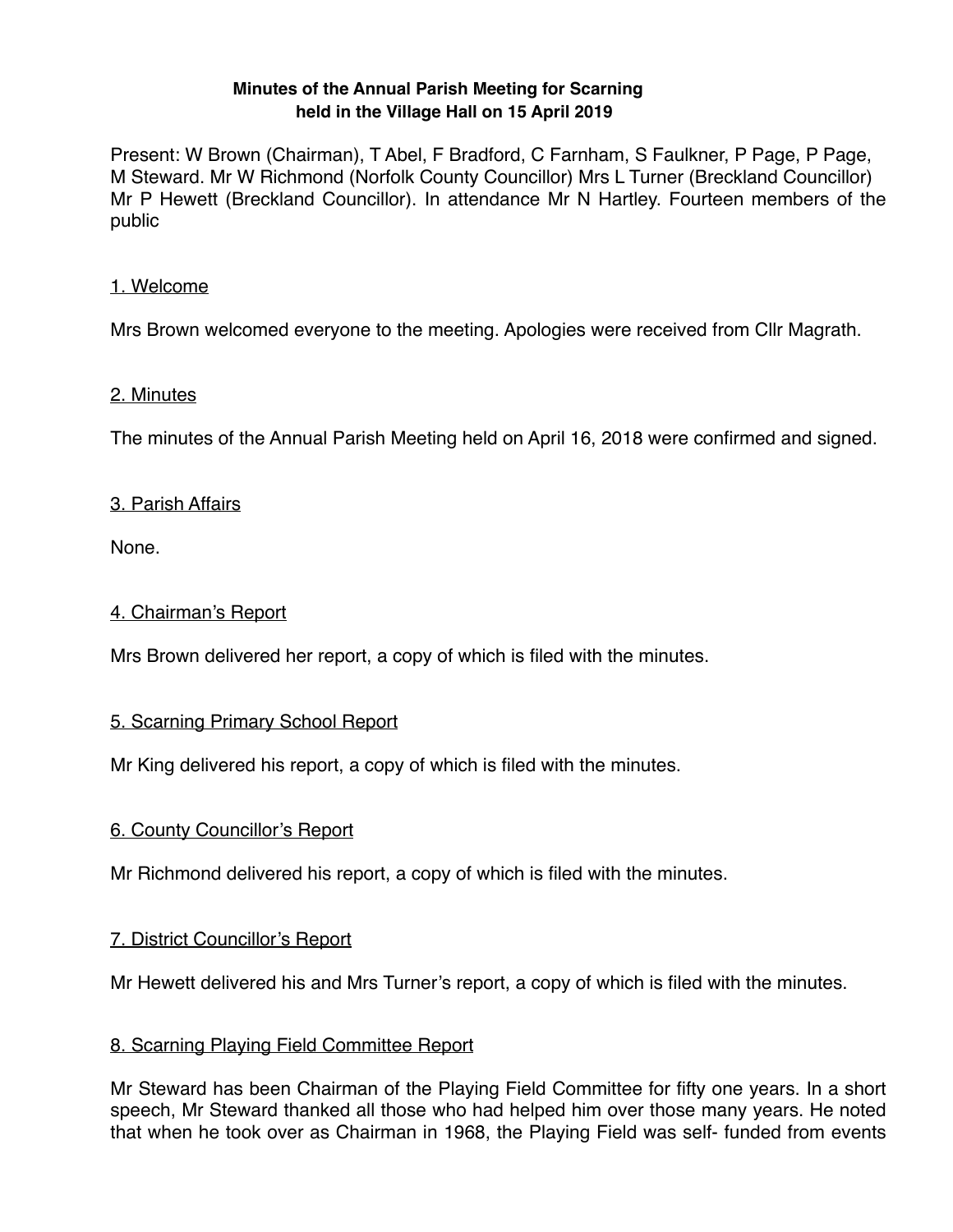such as whist drives, darts matches, bingo and tennis, and it was only recently that the Parish Council had been asked to provide funding. He noted that Charles Hewson will be joining the Playing Field Committee and that Mr Hewson's wife will be the new Treasurer. There may, he noted, be a need for more parking on the playing field. The Committee's accounts currently show a balance of £7,085.63, with a grant of £3,500 to come from the Parish Council.

Mr Glister thanked Mr Steward for his many years of devoted service to the Playing Field Committee. In recognition of this, the Parish Council will be installing a bench on the playing field and the Parish Council's new Information centre/lending library, to be housed in the old red telephone box, will be named in his honour.

#### 9. Scarning Parochial Church Council

Mr Farnham delivered his report, a copy of which is filed with the minutes.

#### 10. Scarning Conservation Volunteers

Mr Walker delivered his report, a copy of which is filed with the minutes.

The meeting was closed at 7.30pm.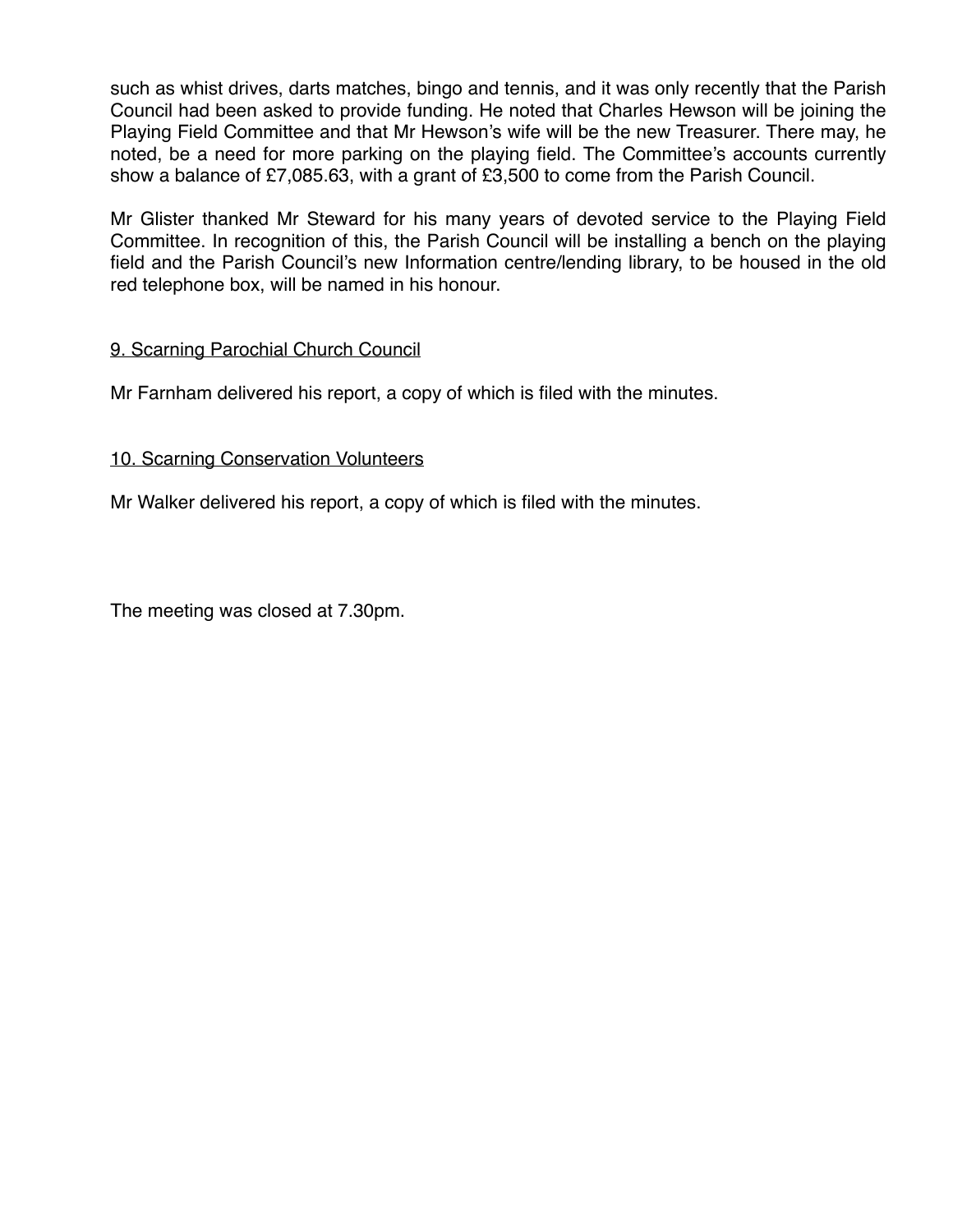# **Scarning Parish Council**

# **Chairman's Report 15th April 2019**

2018 / 2019 has been another year of rather mundane but necessary activities for Scarning Parish Council.

Our policies, standing orders and financial regulations have all been reviewed and found to be in order with only a couple of small alterations needed to bring them up to date.

After much correspondence and delays the bus stop near Black Horse Close was finally re-sited so that users could actually see the bus coming and it did not obstruct visibility when leaving Black Horse Close. The telephone box was eventually disconnected to enable its removal from the front of the village hall.

We hope to use the telephone box as an information centre and book exchange for the village and are looking for a suitable site to place it in the village.

Following a general lack of interest in the Village Newsletter the parish council decided to cease it's production. It was resolved to produce a twice yearly contact and event sheet for the village instead.

Speeding cars through the village are a continuing concern and the parish council looked in to erecting village gateways to highlight the start and end of the village and hopefully make drivers more aware of the residents. Unfortunately there was insufficient space on both sides of the road for this sort of scheme so instead the existing flower boxes have been made bigger and more prominent . It is planned to have them attractively planted later in the year.

We have looked into the idea of changing the village street lights to LEDs but in view of the cost involved this will be done as the need arises.

Scarning Parish Council continue to support the group of volunteers who work on the water meadows. Despite several members leaving the group some new committee members have been recruited and it looks as though the volunteers will be able to continue with their excellent work. The Norfolk wildlife trust and Norfolk conservation group also give us invaluable support.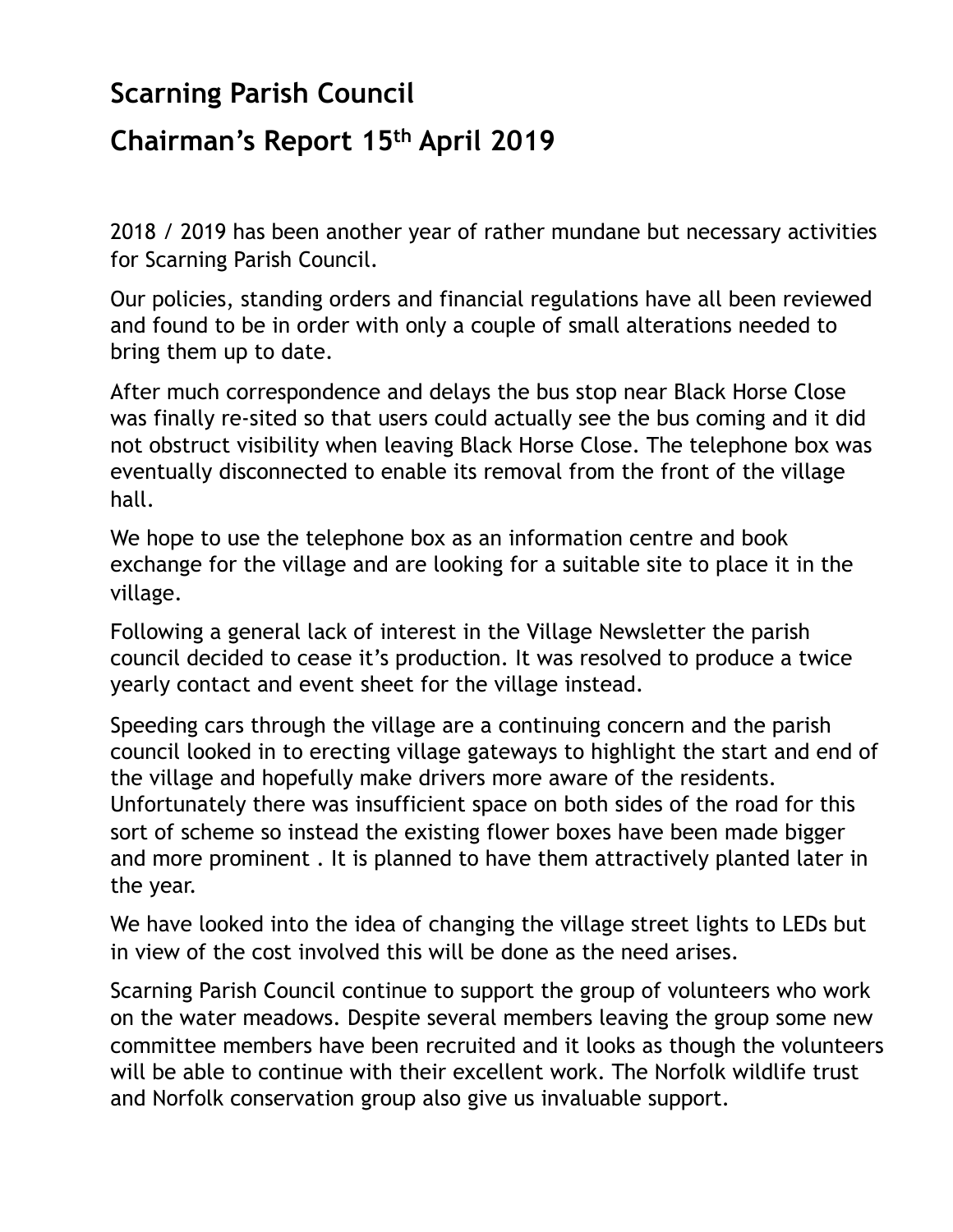Plans are in place to start serious fundraising to enable us to purchase new fitness and play equipment for the water meadows play area. This has been delayed slightly as we had to ascertain that Breckland Council would be willing to renew the lease of the playing field which is due to expire in 2021.

This has been confirmed and we can go ahead.

Plans are also in place to stain the existing wooden play equipment and to improve the small 5 a side football goals with new matting.

Scarning Parish Council contributed towards a World War One commemorative display that Nick Hartley and Tim Farnham put on in the Church. Copies of Nicks World war One memorial booklet were on sale.

Scarning Parish Council continue to pay for the cutting of the grass in the churchyard and to purchase a Christmas tree for the village.

Other charitable donations have been made to the Big C, East Anglian Children's Hospice, Dereham Cancer Care, East Anglian Air Ambulance, Revitalise, Norfolk Accident Rescue, Dereham Meeting Point, Dereham Citizens Advice Centre and the Royal British Legion Poppy Appeal.

Last but not least we have been pleased to welcome Phillip Page onto our council.

I would like to take this opportunity in this my final Chairman's Report to thank all of the Parish Councillors for their support and dedication, special thanks to Tim Abel for putting wood stain on the village sign and benches, to Michael Steward for looking after the speed awareness sign and Chris Farnham for his work as Internal Control Officer and for moving the telephone box. Thanks also go to Richard Allan for keeping the Village web site up to date and interesting, Ken Steward for managing the Village Playing Field on our behalf and of course my thanks go to our clerk Nick Hartley who does all of the hard work and keeps everything together.

It has been a pleasure working with you all.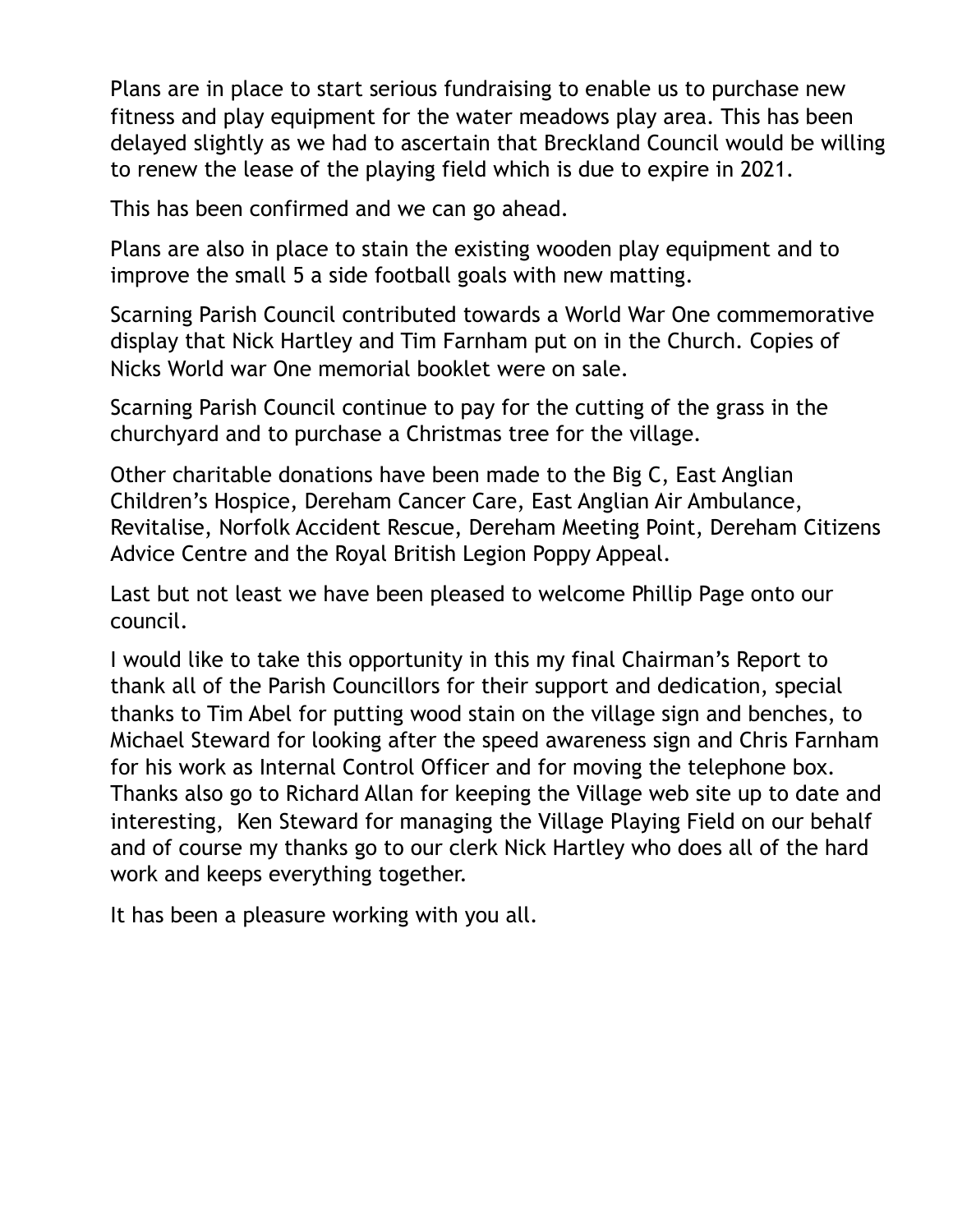# **15.4.19 Scarning VC Primary School Report to the Scarning Parish Council**

Attendance at the school has continued to be a strength, with the last academic year's attendance above the national average. The rate of children who were persistently absent was well below the national average. At the time of writing attendance for this year should again be above the national average.

The 2017/18 academic year saw the children at Scarning generally attain levels that can best be described as broadly average. The amount of progress the children made from their various starting points was again broadly average. Areas of particular strength included Yr1 Phonics and writing throughout the school.

The school roll is now a shade over 400; over 25 up on the same time last year. September 2020 will see the roll increase to 425+ - it is not anticipated that the school will grow further from that point. For the third year in a row the school is over subscribed.

The new Reception classes have been handed over to the school and will be open for business at the start of the new term. We are delighted with them and they greatly enhance the provision for the very youngest children at the school.

A new trim trail for the children is being installed as I write and the area in front of the old school will soon receive a much needed spruce up with the development of a new garden.

Successful Church services have taken place at Christmas and at Easter. Thank-you as ever to the Church who make us feel very welcome on such occasions.

Sports, arts and cultural activities have continued to take place throughout the year. Highlights since my last report have included:

- *The continuing success of the Children's University at Scarning. (Over 40 children recently graduated)*
- *38 external sports events scheduled to have been completed by the end of the year*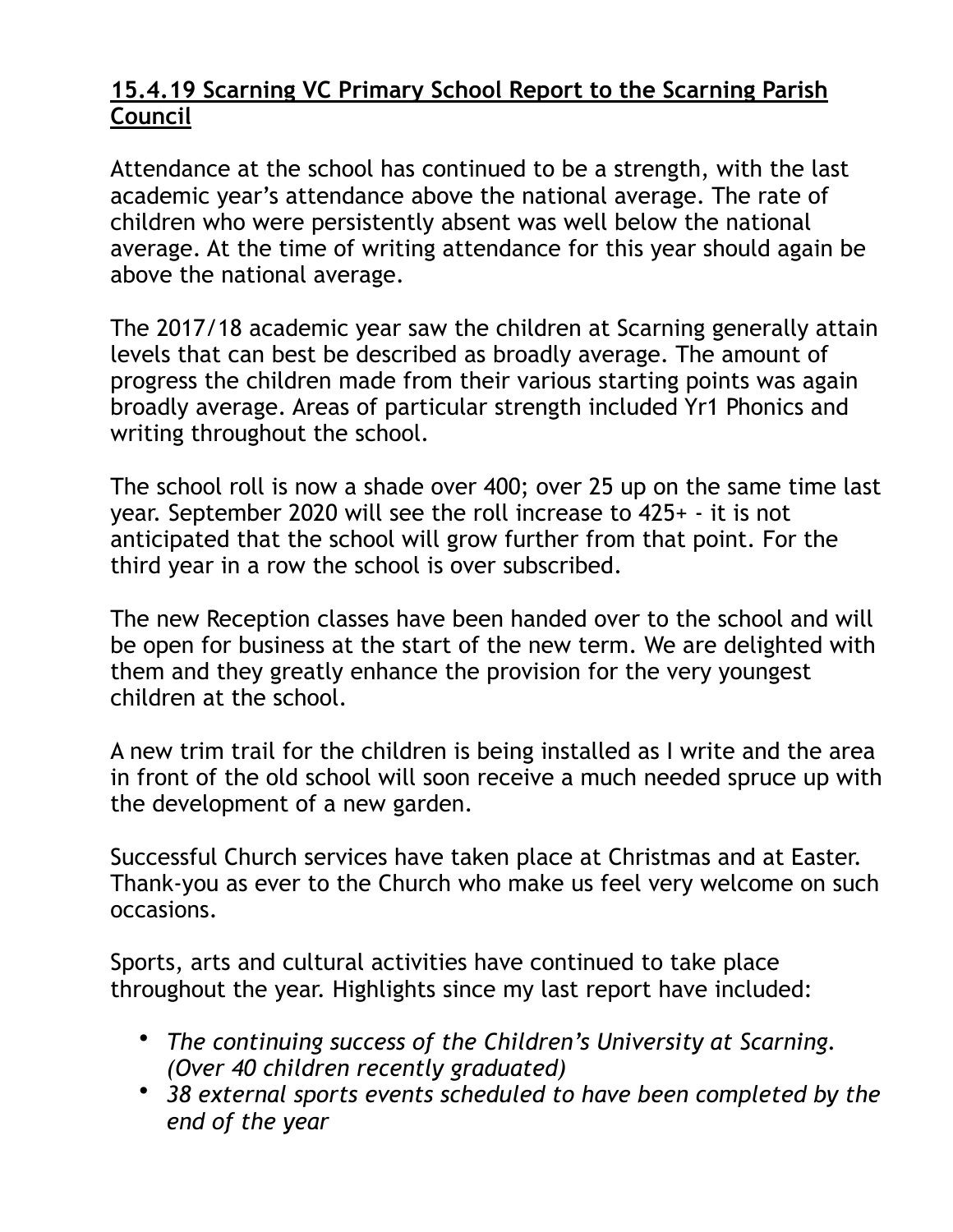- *Excellence Weeks based around a variety of themes e.g. 'Performance Poetry' and 'World War 1'*
- *A wide range of after school clubs including: forest schools, archery, computing and a whole host of sports clubs*

Parking at the pick-up and drop-off times continues to be a challenge. I will be writing to parents on our return to school; relaying a number of concerns that have been raised over the last few months – these include parking on the double yellows and zig zags; engines idling for long periods of time; the speed of traffic. We continue to talk regularly to the police; encouraging them to be as active as possible.

The school's leadership team has changed radically since the last Parish AGM, with Stuart Howell assuming the role of Deputy and Rachel Slade and Carolyn Johnson becoming, respectively, the English and Maths lead.

The school has continued to enjoy great support from the Secker Trust.

Nick King, Headteacher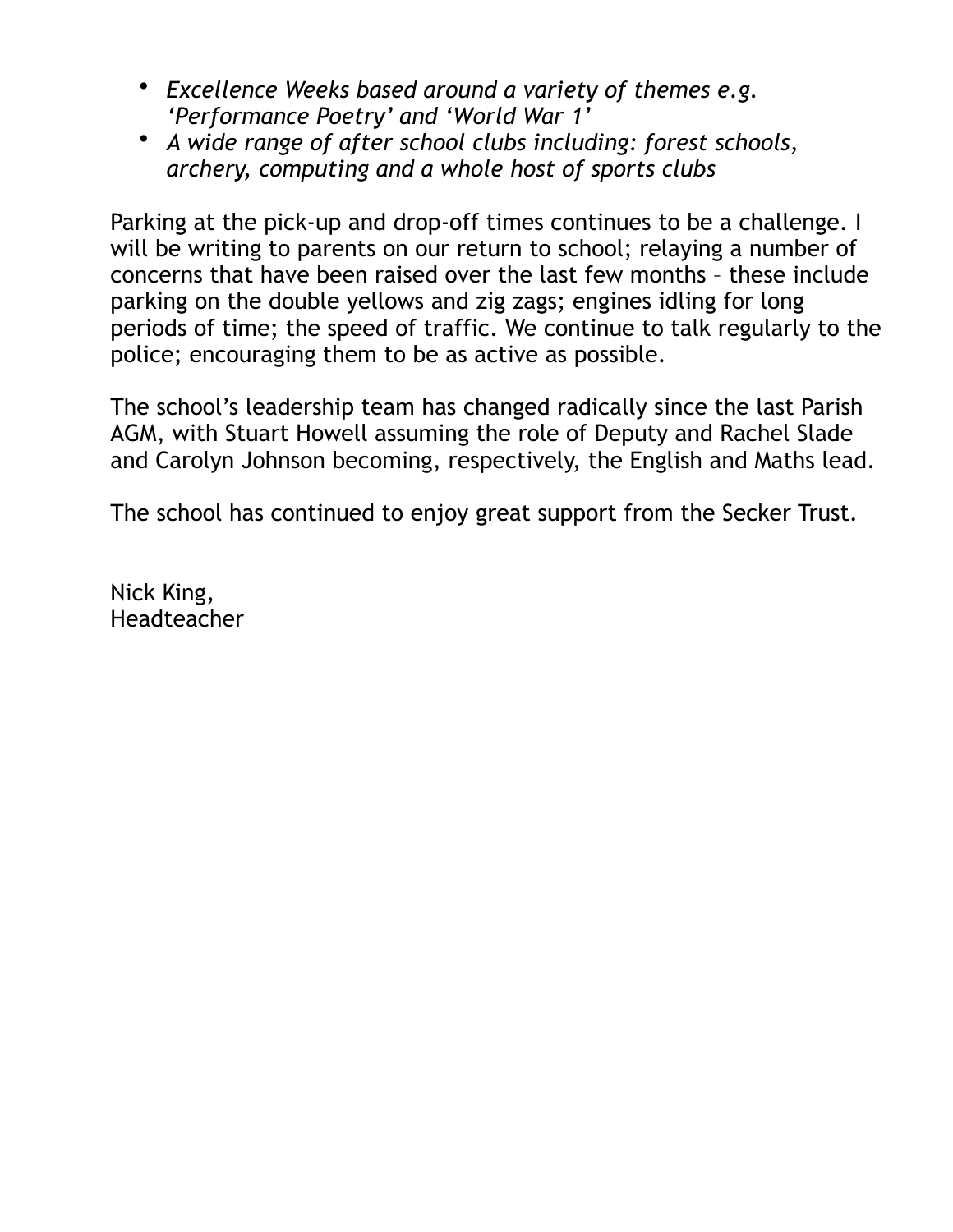## **Norfolk County Council Annual Report**

#### **The 2019/20 budget**

In February 2019 Norfolk County Council agreed a £409 million revenue budget for 2019-20. This budget is balanced, is robust and allocates our resources across Norfolk's people and communities in the best way we can, while protecting frontline services.

The Council's Government funding has reduced by a total of £204m between 2010/11 and 2018/19 and its revenue support grant will fall from £39m to zero in 2020/21. During this period, the council has made savings of £364m, including efficiency savings of £246m. This has resulted in the difficult but necessary decision to increase the County Council's share of Council Tax by 2.99% this year.

The key points of the budget are:

A £409m net revenue budget – representing the Council Tax income which contributes to running the council and its services

The Council's share of band D bills will rise to £1,362.24 from April

Savings of £31.6m in 2019/20, rising to a total of £79.4m over the next three years Examples of increased investment from April include £6m to address growing demand on adult social services, and £14.5m to tackle pressures on the looked-after children service

#### **£12.7m road improvement schemes nearing completion**

In November 2018 Norfolk received an additional £12.694m from the Government to spend on road maintenance.

To date 125,000m2 of worn out highway surface has been removed and replaced with 26,600 tonnes of brand new asphalt.

#### **Delivering the Western Link**

The County Council is proposing to create a Norwich Western Link to improve travel between the A47 and Broadland Northway (formerly the Northern Distributor Road) and tackle transport problems in the area

The council published four shortlisted options for a Norwich Western Link - three new dual carriageway roads and a single carriageway upgrade to the B1535

The council is aiming to start construction on the Norwich Western Link in late 2022. For more information about the project visit [www.norfolk.gov.uk/nwl](https://www.norfolk.gov.uk/nwl).

#### **Norfolk ranked fourth in national highways and transport survey**

Norfolk has been ranked fourth out of 28 similar councils in a national independent survey which looks at satisfaction with highways and transport services.

The highest scores for the county were for traffic levels and congestion, and the condition of roads and footpaths. These are all things that people consistently say are important to them and in which Norfolk is ranked strongly compared to other councils.

Altogether 113 local authorities signed up for the 2018 survey. Out of the 28 county councils and larger unitary authorities in the peer group, Norfolk ranked in the top 10 for:

Condition of highways

Highway maintenance

Public transport info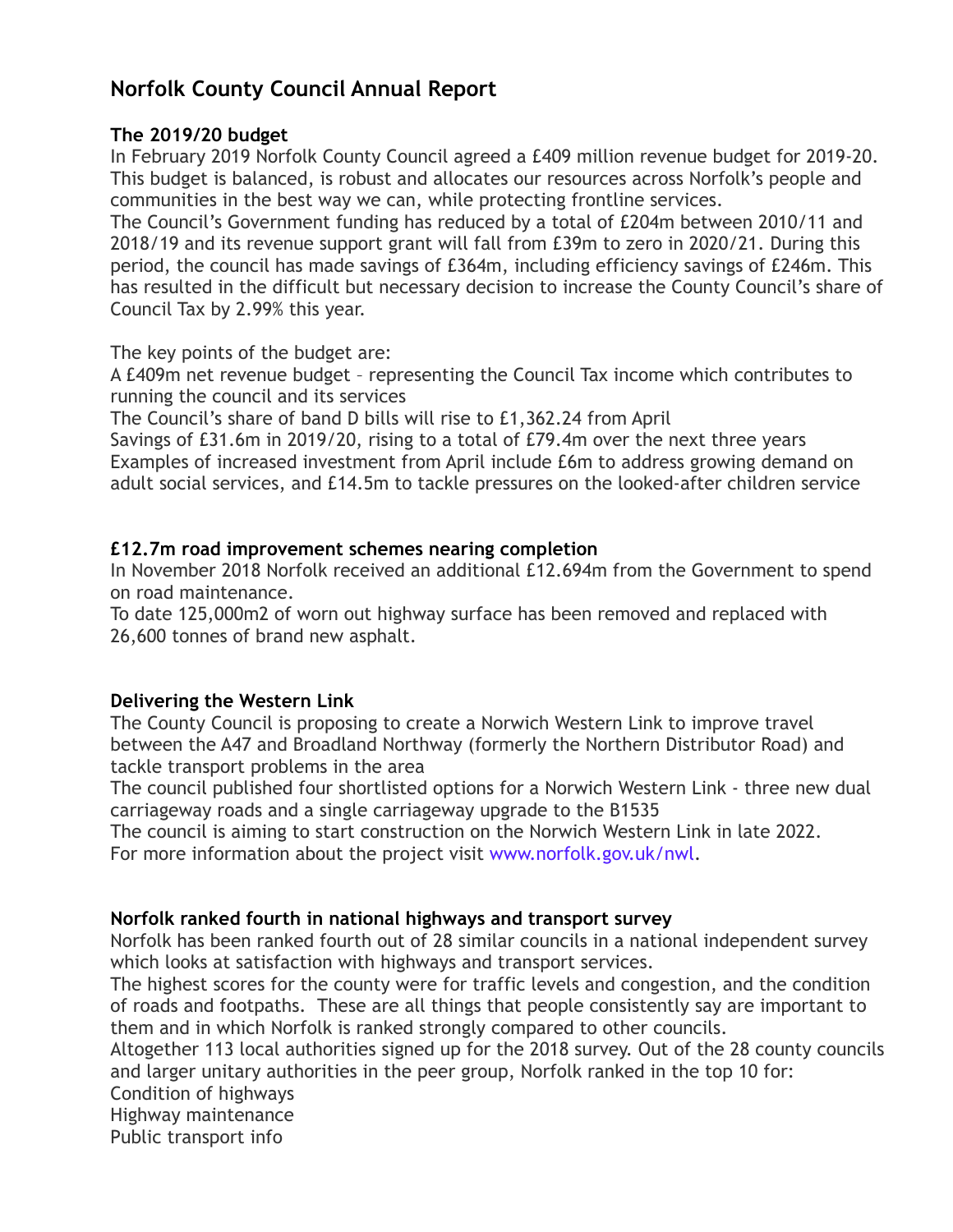Ease of access (for disabled people) Local bus services Community transport Pavements and footpaths Cycle routes and facilities Traffic levels and congestion Management of roadworks Traffic management

#### **£11m boost for broadband in Norfolk**

Thousands more homes and businesses in Norfolk will be able to access Superfast Broadband thanks to Norfolk County Council securing an extra £11m funding.

Currently 92% of homes and businesses have access to download speeds of 24Mbps+ per second. The Better Broadband for Norfolk (BBfN) programme is set to deliver 95% coverage across the county by the end of March 2020, but the council is not content to stop there. BBfN rollout started in July 2013 when only 42% of Norfolk properties had access to Superfast broadband.

To find out if superfast broadband is available in your area, visit [www.betterbroadbandnorfolk.co.uk](https://www.betterbroadbandnorfolk.co.uk/).

#### **Our approach to improving mobile phone signals recognised as national best practice**

Norfolk County Council has received national praise in Parliament for its approach to improving mobile phone signals in the county.

The Council's Digital Innovation and Efficiency Committee commissioned a survey earlier this year on mobile signals across the county. The results were used to create an interactive map and more than 200 council owned sites have now been identified in areas of poor mobile reception. These are being offered to mobile operators as potential sites for new masts.

#### **New Early Childhood and Family Service**

This year we launched our new Early Childhood and Family Service. We believe this will have greater reach to those more isolated children and families in need of help and advice, through increased local support, easier to access information and crucial outreach work while continuing to deliver services previously offered.

This commitment means adapting the way we deliver services in response to the changing needs of Norfolk's children and young people. This transformative approach is one we are implementing across all our services.

We will be moving, not removing, some services into libraries, nurseries and community centres, alongside our 15 new service bases. Crucially, this more efficient use of infrastructure means money can be invested on delivering the services that we know are needed and valued by you to a greater number of children and young people, across Norfolk.

#### **£120m investment in special school places**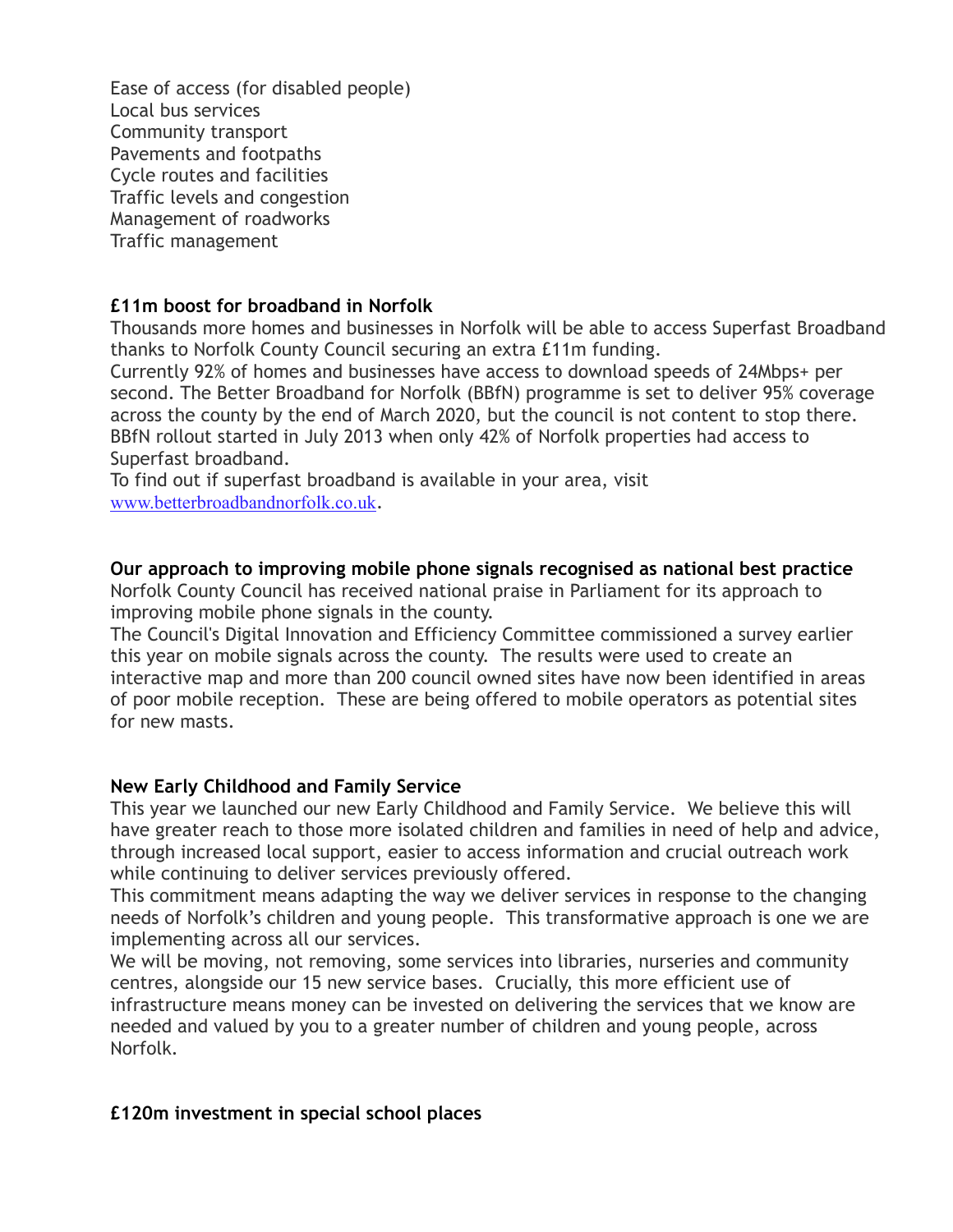Norfolk County Council will be investing £120m in special educational needs and disabilities (SEND) provision in the County

In March 2019 we secured Government funding of up to £17m to build a new 170 place school in the county for children aged 3-19 with complex needs.

We proposed plans to create more than 500 extra school places, in four new special schools plus specialist bases at mainstream schools.

We have approved an initial investment of £4.8m in the current financial year, to allow the first phase of work to begin as quickly as possible.

#### **New homes for care leavers open after £5m investment**

The first of 11 homes for Norfolk's care leavers has opened this year, following £5m of investment from Norfolk County Council.

The County Council has worked with young people to make sure that the accommodation meets their needs and four of the homes are now finished.

When finished there will a total of 25-30 beds across the 11 properties.

Without the new properties the young people would need to live in residential care or in placements with another provider, at a cost of up to £6,500 per week. The new homes ensure they have the right support, are able to learn to live in communities in a supported way and reduce the overall cost to the Council.

#### **New services to help ensure no lonely day in Norfolk**

People affected by loneliness and social isolation in Norfolk can now turn to a comprehensive range of new services for help and support.

The new services include a county-wide network of "Life Connectors" who work directly with people to provide coaching, practical advice and support to help people make and maintain relationships and strong links within their community.

The new services include outreach, promoting volunteering opportunities and benefits, asset mapping and addressing rural issues such as transport and use of technology in order to support people to become and stay well-connected in their local area.

#### **Celebrating the launch of the Carers Charter**

The Carers Charter was launched on 30 November at County Hall.

The event coincided with Carers Rights Day, a national campaign which brings unpaid carers, organisations and local communities together to help carers understand their rights. The adoption of the Charter by the County Council is a bold, innovative and radical move designed to improve the lives of carers. They constitute an enormous and largely hidden resource saving the public purse billions of pounds a year.

For more information visit [carersmatternorfolk.org.uk](https://carersmatternorfolk.org.uk/)

#### **We are investing £29m in Housing with Care**

This year we announced £29m capital investment scheme to deliver 3,000 extra homes for older people in Norfolk over the next ten years.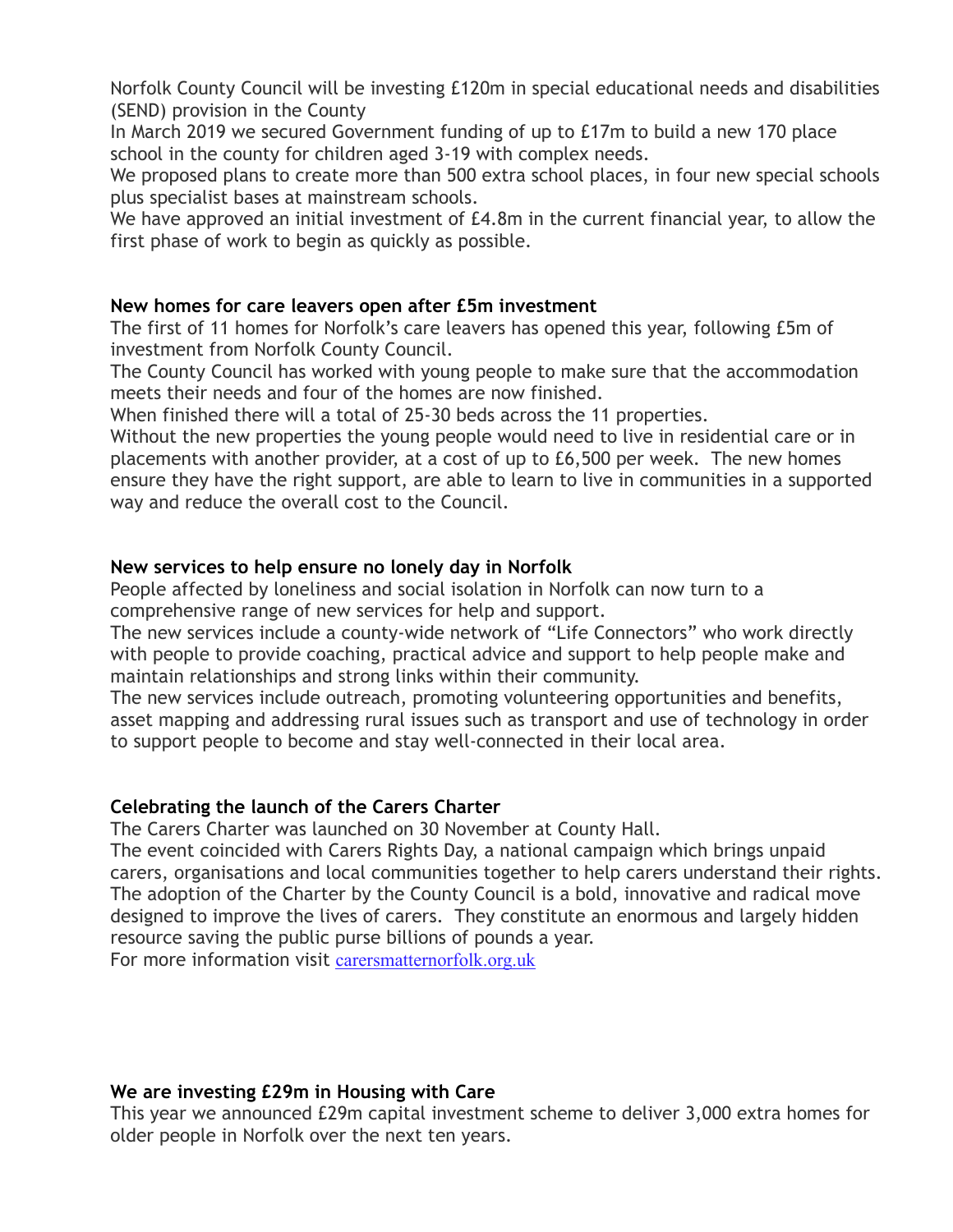Norfolk requires 2,842 extra care units by 2028. Increasing the provision of extra care housing to match future demand will deliver approximately £4m gross revenue saving per year. The Living Well Homes for Norfolk Strategy and Position Statement can be found online at [www.norfolk.gov.uk/livingwellhomes](http://www.norfolk.gov.uk/livingwellhomes)

**WILLIAM RICHMOND County Councillor for Dereham North (Including Scarning)** 

> Annual Parish Meeting 2019 Report from District Councillors Paul Hewett and Lynda Turner

Paul and Lynda continue to support all the parishes within their ward, on all issues, large and small.

Breckland Council continues to present a balanced budget moving forward, thanks to continuous review of income and expenditure. Savings in back office and shared services have contributed, together with an income of over £2M per annum from our investments – all helping council tax down – Breckland still has the lowest district council tax across the UK – whilst maintaining front line services.

Negotiations for large contracts, be they in-house or outsourced, are always long and diligent, obtaining the best value for service for residents and the council.

Unlike many other authorities we are still able to support the community with grants etc. to the tune of £1.4 in a community reserve. The Breckland Lottery is projected to raise £40,000 for good causes in the next year.

Other achievements include: Market Town Initiative Breckland Landlord Forum Co-location of DWP to Breckland offices in Dereham and Thetford National Awards shortlisting for our Breckland Training Services and our Silver Social project for older people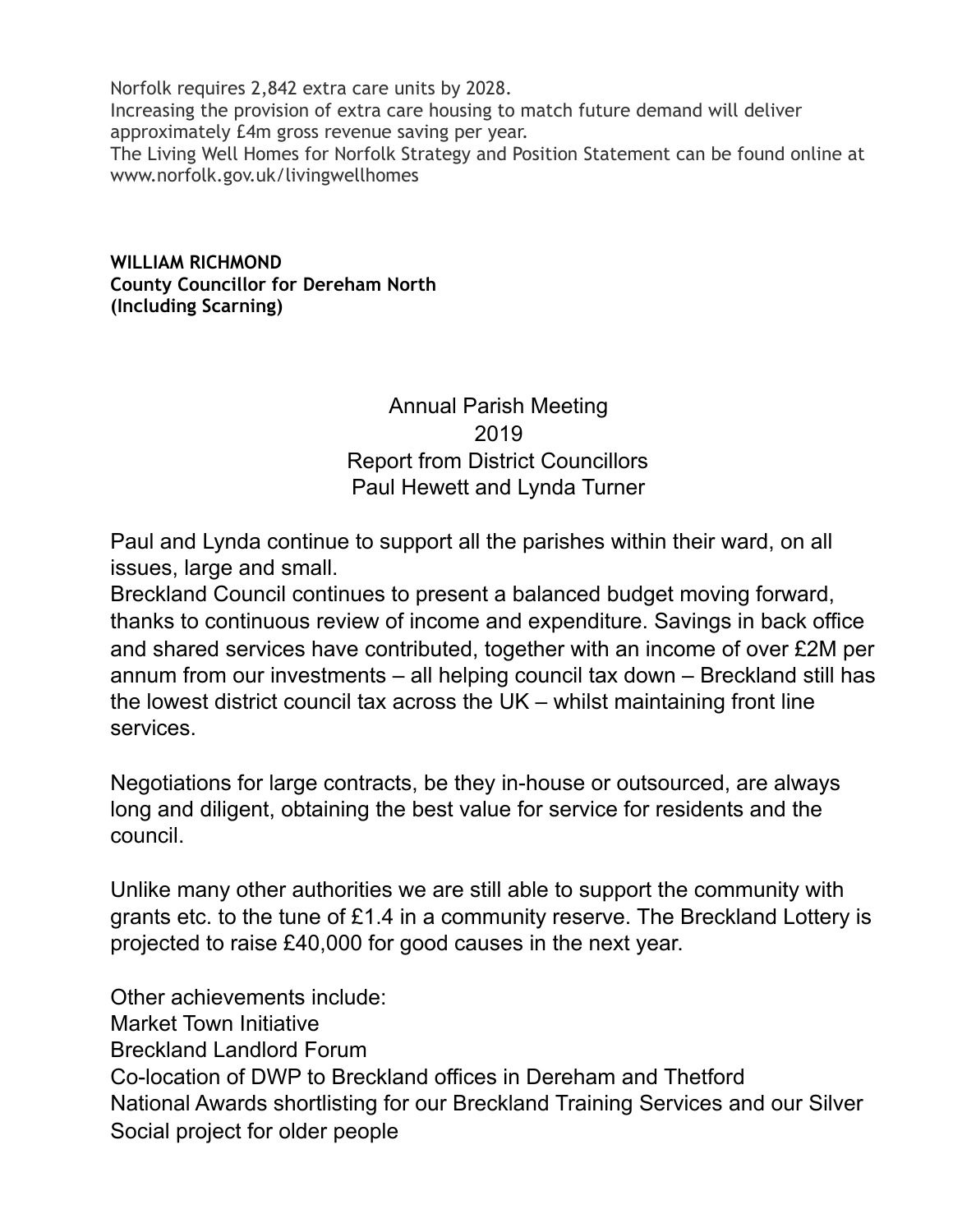Continued work with Breckland Bridge Snetterton (Employment site) Power Project Regeneration Team Submission of Local Plan First phase of Thetford SUE started Outline permission for 4000 houses for Attleborough SUE given Innovation Den Shopappy app – encouraging folk to shop locally Breckworld app – fronted by Stephen Fry – in top 20 listed tourist apps

#### **Scarning PCC report to Scarning Annual Parish Meeting - April 2019**

2018 saw some important developments for Scarning Church. The PCC decided that it would adopt the recommendations from the Diocese that churches should be open and accessible whenever possible. The church is now open daily for visitors. Although this might be risky in terms of potential damage, it is important to be confident and welcoming - so that is what we are doing.

We are pleased to have paid our full parish share to the Diocese. Unfortunately we are not in a position at present to complete the refurbishment of the windows but hope to do so in the next year or two. There will be a programme of minor repairs in the next few months.

You may have noticed that there is a new notice board in the approved Diocesan livery. We hope that it will be straightened at some point but it is set in concrete. It is unfortunate that the notice board has a slight upward slant and the wall a slight downward slant which exaggerates the issue.

Inside the church we have installed a much improved heating system in the nave and chancel.

The PCC is very grateful to the Parish Council for maintaining the church clock and funding the grass cutting in the churchyard. This is not made any easier by the activities of moles but last season the contractor did his best to counteract their efforts.

At Christmas the centre of the village looks very special with the lights on the Village Hall and the Christmas Tree in the churchyard. Again, thanks to the Council for funding the tree.

Our band of bellringers continues to thrive and the bells are rung regularly. The team also carries out regular maintenance on the bells. Last July there was a very popular tower open day where visitors had the chance to climb to the bell chamber and have a taster ringing session.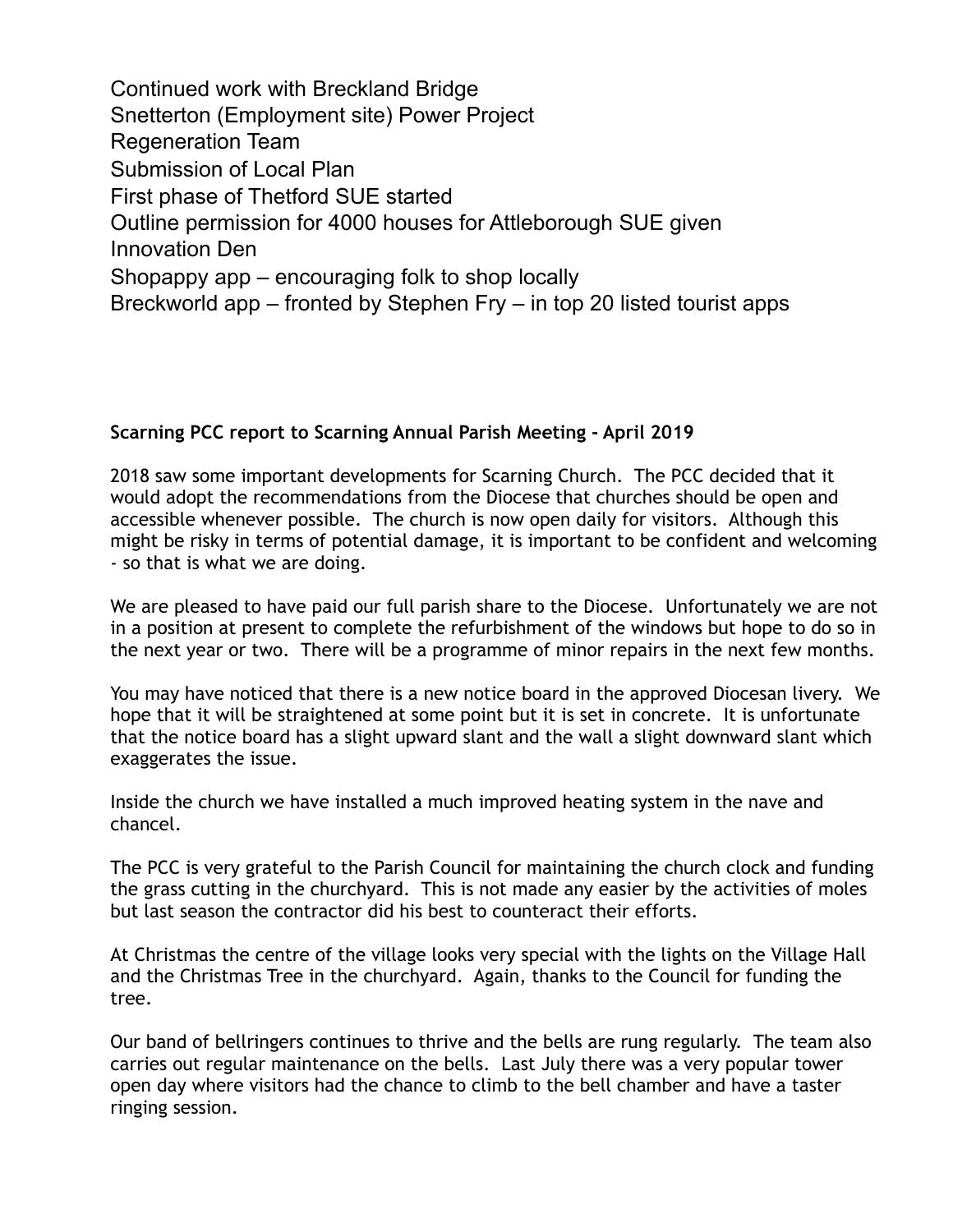We are delighted to have visits from Scarning School twice a year - with the younger children coming for a special service at Christmas and the older ones at Easter.

Our curate, Dominique Turnham has just completed her curacy and has begun her second maternity leave. We are sorry that we will be losing Canon Sally Theakston, our Team Rector, in the summer. Sally has been here for ten years and the process to find a successor is already under way. Sally and her husband, Michael, have played a huge part in the life of the parish and we wish them well for the future.

The monthly coffee mornings held in the Village Hall on the second Saturday go from strength to strength. The bacon butties are renowned. We are very grateful to everyone who helps and attends - the coffee mornings have become part of the fabric of village life as well as raising funds for the church.

Talking of the fabric of life, 2018 marked the centenary of the end of the First World War which tore apart so many families. There were several elements to the church's commemoration of the centenary:

The Village War Memorial is now a listed monument.

We have arranged for a plaque to be fitted to the church wall showing that the churchyard has two Commonwealth War Graves.

The PCC led the campaign to install a new flagpole as part of the village's tribute. Grants were received toward the flagpole from Breckland Council, the Village Hall Committee and Dereham Round Table.

Breckland grant aided a display in the church, and there was a special concert on 10 November with proceeds split between the Royal British Legion and the church.

In 2014, Dereham Rotary Club presented local churches with mats seeded with poppies from France. The poppies are an impressive strain and have self-seeded. They will provide a fitting reminder for many years to come of the sacrifice of so many lives.

Sue Rockley For Scarning PCC - 11 April 2019